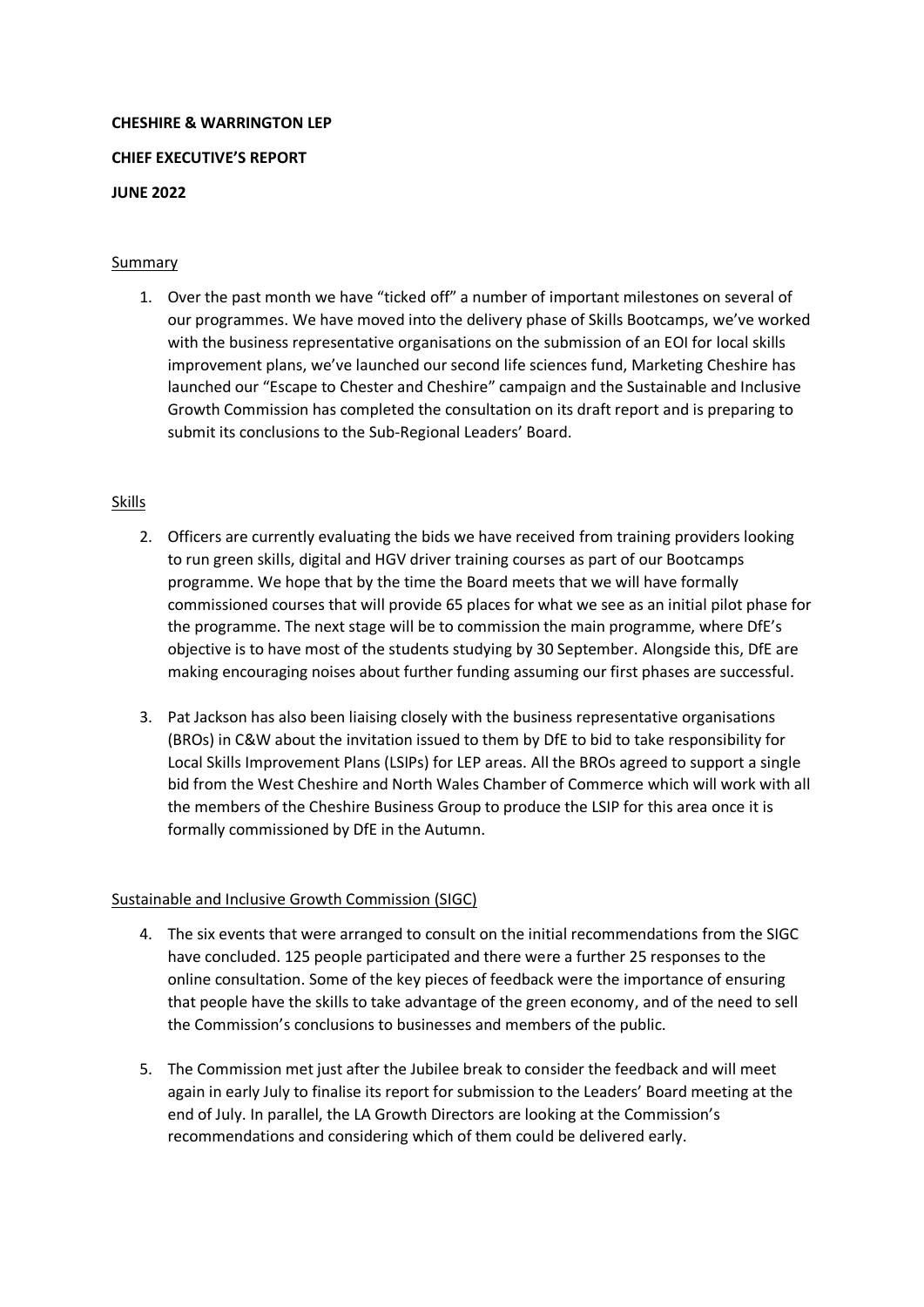#### LEP Business Case Fund

6. At its last meeting the Board agreed that Marketing Cheshire should be given a budget of £100k for place marketing funded from Enterprise Zone proceeds. Over the past three years, the Board has also agreed to use a further £400k of EZ receipts annually to fund the development of business cases for capital funding projects by the LAs and others, and I undertook to come back to the June meeting of the Board with some clear proposals on whether and how that funding should be deployed in 2022/3. Discussions over the past month with LA colleagues have focussed on how the sub-region can get the best value out of this funding, including whether it would be better to wait until we have further clarity about LA funding priorities following the submission of their UKSPF investment plans. Those discussions are still ongoing and I will keep the Board posted on progress.

## Marketing Cheshire

- 7. Marketing Cheshire launched our 'Escape to Chester & Cheshire' campaign with £100k funding from VisitEngland. As part of this we have set up a new platform to sell bookable experiences on our websit[e https://www.visitcheshire.com/book-experiences](https://www.visitcheshire.com/book-experiences) . We held a familiarisation visit for Irish travel agents and tour operators at the end of May in partnership with Marketing Liverpool, Liverpool Airport, Derry Airport and Loganair. This forms the start of our active work programme to bring back international and travel trade markets to Chester, Cheshire and Warrington. MC also promoted Jubilee activity across Cheshire and Warrington, from Beacon lighting to parades to community events.
- 8. I am also delighted to report that Chester Zoo won Large Visitor Attraction of the Year at the Visit Britain awards on 8 June. The Zoo were entered into the awards by virtue of being the winners of this category at the Marketing Cheshire Awards at Nunsmere in March.

## Launch of Life Sciences Fund 2 (LSF2)

9. Praetura Ventures hosted an exceptionally well attended launch on 24 May of LSF2, the life sciences fund we jointly own with Greater Manchester and Bruntwood. Clare and Kath MacKay both spoke alongside Andy Burnham, and we heard from Maxwellia, a firm that received investment from LSF1 to develop a version of the female contraceptive pill that can be purchased over the counter and is now available in pharmacies.

## Green Expo

10. The Chester Green Expo is due to be held from 15 - 18 June by the Old Dee Bridge in the City. It starts with an awards dinner at Eaton Hall on 15 June at which Clare will be presenting an award and then runs for three days and includes an Investment Conference at which I will be giving a presentation on the investment opportunities in C&W offered by the net zero agenda; a youth conference on Friday 17 June run by the University; and an exhibition open to the general public that concludes on the Saturday.